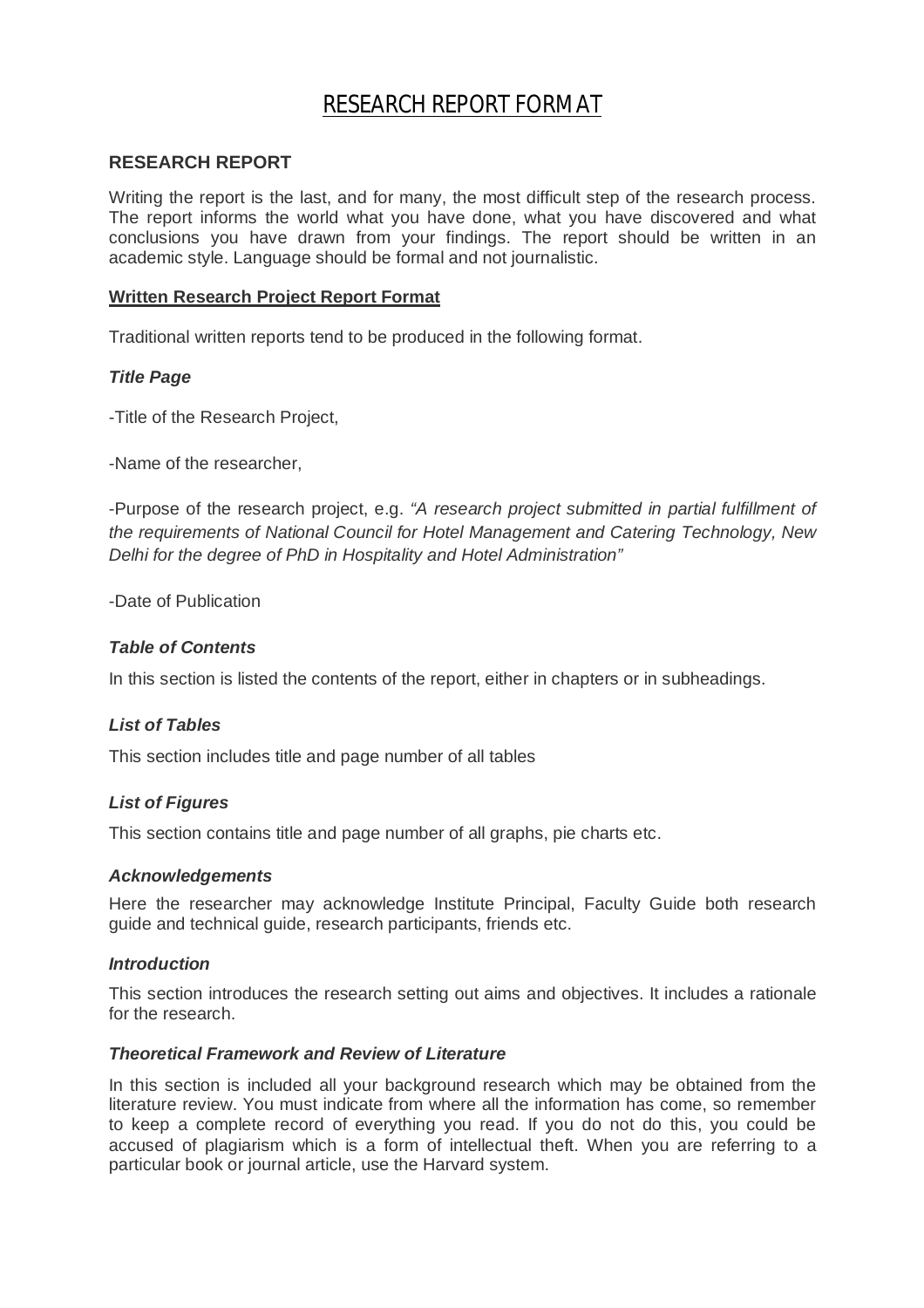# *Research design:*

This section includes all practical details followed for research. After reading this, any interested party should be able to replicate the research study. The methods used for data collection, how many people took part, how they were chosen, what tool was used for data collection, how the data was analysed etc.

#### *Data Analysis and Interpretation:*

If you have conducted a large quantitative survey, this section may contain tables, graphs, pie charts and associated statistics. If you have conducted a qualitative piece of research this section may be descriptive prose.

# *Summary and Conclusion:*

In this section, you sum up your findings and draw conclusions from them, perhaps in relation to other research or literature.

#### *Recommendation:*

If you have conducted a piece of research for a hotel or any other client organization, this section could be the most important part of the report. A list of clear recommendations which have been developed from the research is included- sometimes this section is included at the beginning of the report.

# *Suggestion for Further Research:*

It is useful in both academic reports and work-related reports to include a section which shows how the research can be continued. Perhaps some results are inconclusive, or perhaps the research has thrown up many more research questions which need to be addressed. It is useful to include this section because it shows that you are aware of the wider picture and that you are not trying to cover up something which you feel may be lacking in your own work.

# *List of References/Bibliography:*

- *List of references contains details only of those works cited in the text.*
- *A bibliography includes sources not cited in the text but which are relevant to the subject.(larger dissertations or thesis)*
- Small research projects will need only a reference section. This includes all the literature to which you have referred in your report. The popular referencing system Harvard System lists books and periodicals in the following manner:

# **FORMAT OF CITATIONS/REFERENCES**

**1. MLA(Modern Language Association)** style is most commonly used to write papers and cites sources within the liberal arts and humanities.

**Book** – Kothari, Chakravanti Rajagopalachari. *Research Methodology: Methods and techniques.* New Age International, 2004.

**Journal** – Sherwani, N. U. K., and Anjim Sabiha. "ENTREPRENEURSHIP DEVELOPMENT IN DELHI THROUGH MICROFINANCE." *Asian Journal of Multidisciplinary Studies* 3.7 (2015).